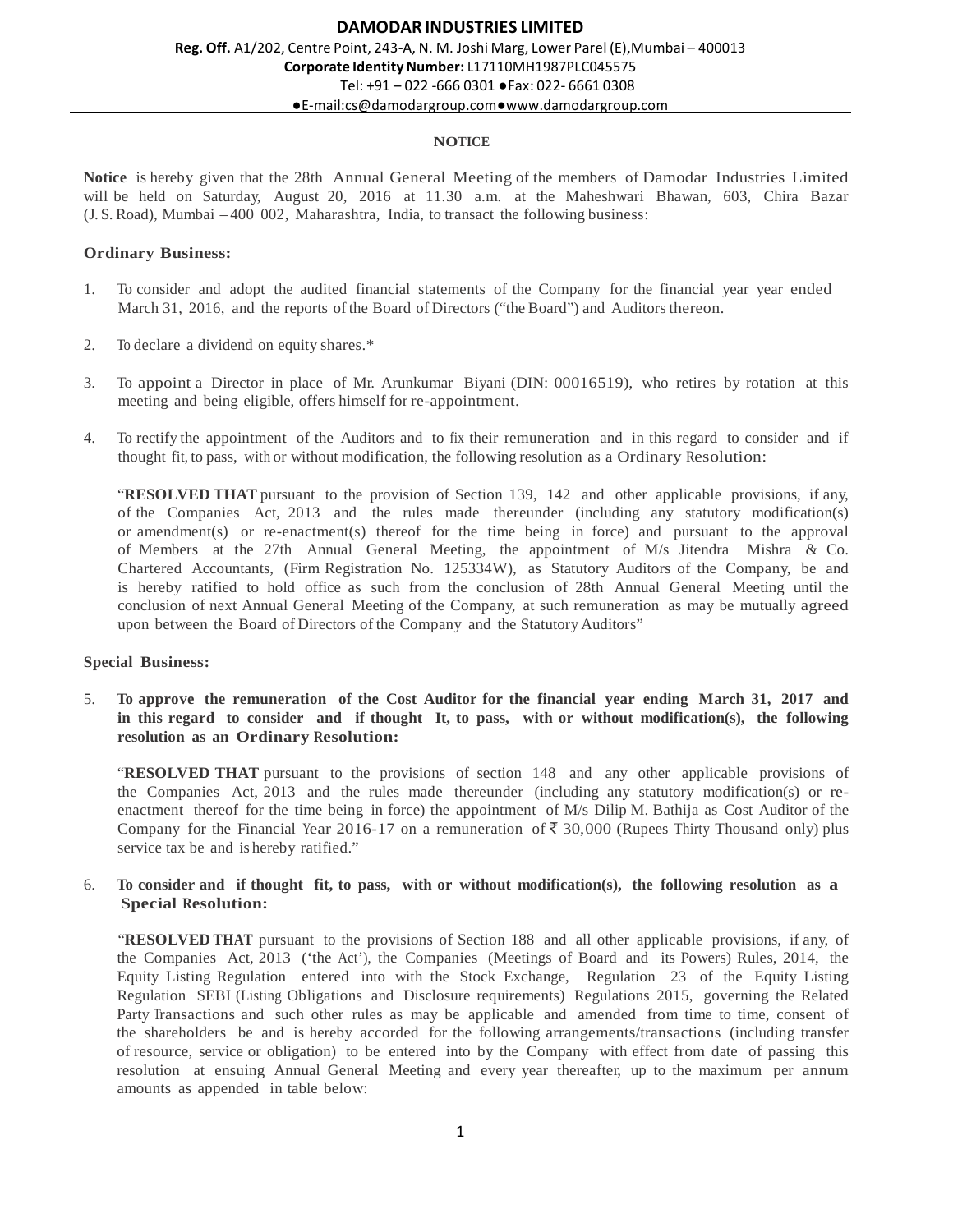| SI.<br>No. | <b>Name of Parties</b>                                                                                                                                                                                                                                                    | <b>Nature of Transactions</b>                                               | <b>Estimated</b><br>Amount |
|------------|---------------------------------------------------------------------------------------------------------------------------------------------------------------------------------------------------------------------------------------------------------------------------|-----------------------------------------------------------------------------|----------------------------|
| 1.         | Suam Overseas Pvt. Ltd.                                                                                                                                                                                                                                                   | Sale/Purchase                                                               | 60.00                      |
| 2.         | Shri Damodar Yarn Manufacturing Pvt. Ltd.                                                                                                                                                                                                                                 | Sale/Purchase                                                               | 50.00                      |
| 3.         | Arunkumar Biyani, Ajay D. Biyani and Anil D. Biyani                                                                                                                                                                                                                       | Remuneration to Director                                                    | 2.00                       |
| 4.         | Arunkumar Biyani, Ajay D. Biyani and Anil D. Biyani                                                                                                                                                                                                                       | Interest on Loan                                                            | 0.50                       |
| 5.         | Aditya Biyani, Payal Biyani, Abhishek Biyani,<br>Radhika Biyani, Aman Biyani, Bhawna Biyani,<br>Manju Biyani, Sanju Biyani, Kanta Biyani,<br>Akshay Biyani Arunkumar Biyani-HUF,<br>Ajay Biyani HUF, Damodarlal Biyani-HUF,<br>Risha Biyani, Riya Biyani and Kiara Biyani | Interest on Fixed<br>Deposits                                               | 0.20                       |
| 6.         | Aditya Biyani, Payal Biyani, Radhika Biyani,<br>Aman Biyani                                                                                                                                                                                                               | Remuneration to<br>Employee                                                 | 0.60                       |
| 7.         | Arunkumar Biyani-HUF, Ajay Biyani-HUF,<br>Aditya Biyani, Shri Damodar Foundation,<br>Arunkumar Biyani, Ajay D. Biyani                                                                                                                                                     | Leasing/sublease/rent<br>or office/Residential<br>flat sharing of property. | 0.15                       |

AND to do all such acts, deeds, matters and things, etc. as may be necessary or desirable including any negotiation/ re-negotiation / modification / amendments to or termination thereof, of the subsisting arrangements / transactions or any future arrangements / transactions and to make or receive / pay monies in terms of such arrangements / transactions.

**RESOLVED FURTHER THAT** the consent of the Company be and is hereby accorded to the Board of Directors of the Company and/or a Committee thereof, to severally do or cause to be done all such acts, matters, deeds and things and to settle any queries, difficulties, doubts that may arise with regard to any transaction with the related parties and severally execute such agreements, documents and writings and to make such filings, as may be necessary or desirable for the purpose of giving full effect to this resolution, in the best interest of the Company."

#### 7. **To Consider the Acceptance of Fixed Deposits and in this regard to consider and if thought to fit to pass with or without modification(s), the following Resolution as a Special Resolution:**

"**RESOLVED THAT** pursuant to the provisions of Section 73 and 76 read with Companies (Acceptance of Deposit) Rules, 2014 and other applicable provisions, if any, of the Companies Act, 2013 including any statutory modifications or any amendments or any substitution or re-enactment thereof, if any, for the time being in force, the consent of the Company be and is hereby accorded to the Board of Directors of the Company for acceptance of deposits from its members and public on such terms and conditions as the Board may deem fit, whether the same may be secured or unsecured and if secured, whether by way of mortgage, charge or hypothecation, pledge or otherwise in any way whatsoever and appointment of trustee for depositors and obtain the credit rating from credit rating agencies and extent of deposit insurance from insurance company.

**RESOLVED FURTHER THAT** for the purpose of giving effect to the above Resolution, the Board of Directors of the Company be and is hereby authorized to take all such actions and to give all such directions and to do all such acts, deeds, matters and things as may be necessary and/or expedient in that behalf.

**RESOLVED FURTHER THAT** any Director be and is hereby authorized to do all such acts, deeds and things which may be necessary to give effect to the aforesaid resolution."

N.M. Joshi Marg, Lower Parel (E),  $Mumbai = 400013$  Sd/-Place: Mumbai **Subodh Kumar Soni** Date: 27.05.2016 **Company Secretary**

**Registered Office: By order of the Board** A1/202, Centre Point,243-A, **For Damodar Industries Limited**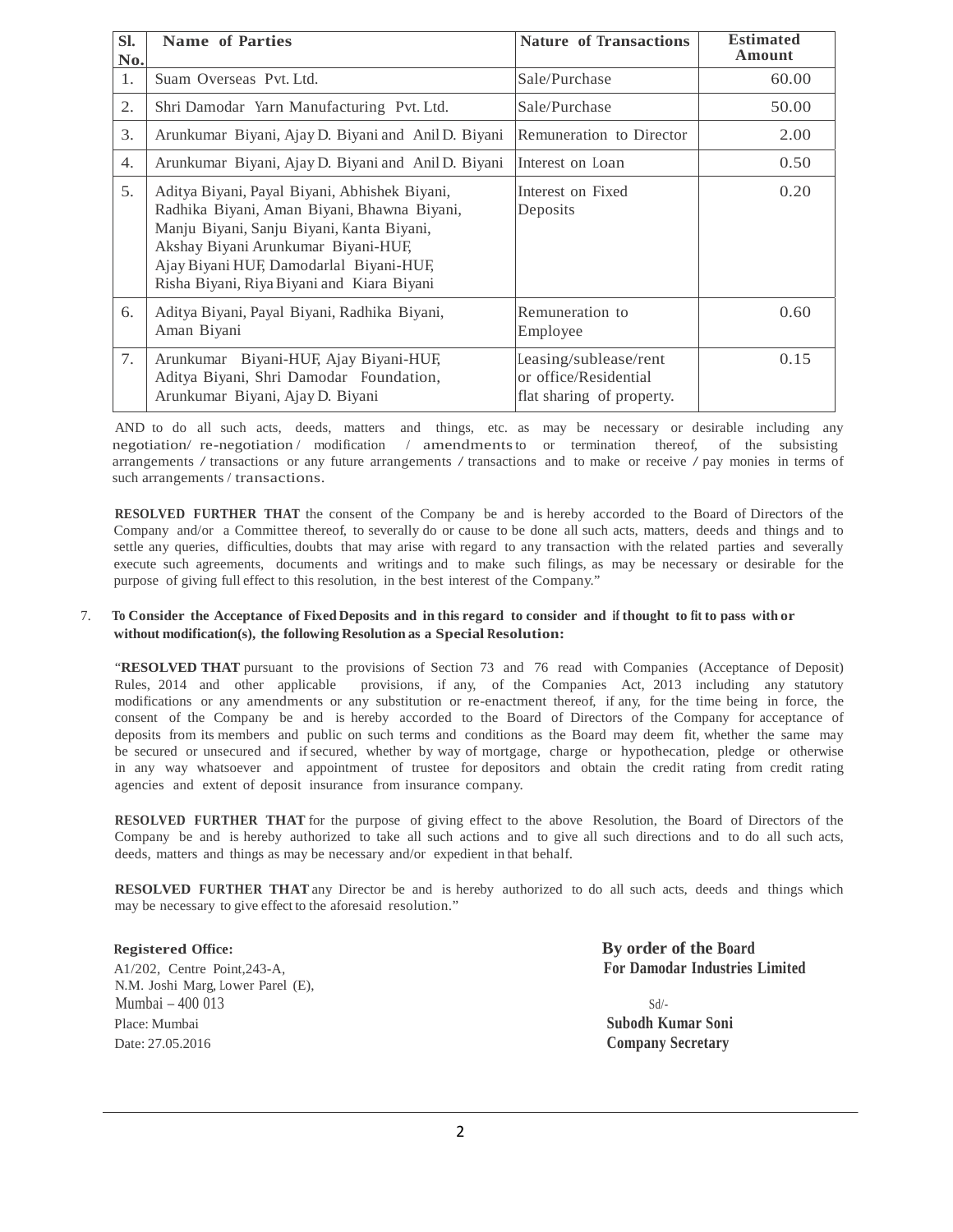\* The actual equity dividend to be declared by the shareholder at the 28th Annual General Meeting will be for only equity shares other than the equity shares in respect of which the equity shareholders(s) has /have waived/ forgone his/their right to receive the dividend for the financial year ended 31st March, 2016 in accordance with the Rules framed by the Board of Directors as per Note No. 7 hereinafter appearing.

### **NOTES:-**

- 1. A MEMBER ENTITLED TO ATTEND AND VOTE AT THE MEETING IS ENTITLED TO APPOINT A PROXY TO ATTEND AND, ON A POLL, TO VOTE INSTEAD OF HIMSELF AND SUCH PROXY NEED NOT BE A MEMBER OF THE COMPANY. PROXIES IN ORDER TO BE EFFECTIVE MUST BE RECEIVED BY THE COMPANY NOT LESS THAN 48 HOURS BEFORE THE COMMENCEMENT OF THE MEETING.
- 2. Pursuant to Section 105 of Companies Act, 2013 and rules made thereunder, a person shall not act as a proxy for more than 50 members and holding in the aggregate not more than ten percent of the total share capital of the Company carrying voting rights. However, a member holding more than ten percent of the total share capital of the company carrying voting rights may appoint a single person as proxy and such person shall not act as a proxy for any other person. A Proxy Form is annexed to this Notice. Proxies submitted on behalf of limited companies, societies, etc., must be supported by an appropriate resolution /authority, as applicable.
- 3. Explanatory statement pursuant to Section 102(1) of the Companies Act, 2013 relating to the items of special business is annexed herewith..
- 4. The Share Transfer Books and Register of members of the Company will remain closed from Wednesday, June 22, 2016 to Saturday, June 25, 2016 (both days inclusive).
- 5. Pursuant to Regulation 36 of SEBI( LODR) Regulation 2015, the brief resume/details of the Director being reappointed, annexed hereto.
- 6. Corporate members intending to send their authorized representatives are requested to send a duly certified copy of the board or governing body resolution authorising the representatives to attend and vote at the Annual General Meeting.
- 7. The Articles of Association of the Company relating to enabling the Company to implement any instruction from a Member(s) of the Company to waive/forgo his/their right to receive the dividend (interim or final) from the Company for any financial year. Thus the Members of the Company can now waive/forgo, if he/they so desire(s), his/their right to receive the dividend (interim or final) for any financial year effective from the dividend recommended by the Board of Directors of the Company on a year to year basis, as per the rules framed by the Board of Directors of the Company from time to time for this purpose. The Shareholder, if so wishes to waive/forgo the right to receive Dividend for the year ended March 31, 2016 shall send his/their request to the Company's Registrars on or before June21, 2016.

THE BOARD OF DIRECTORS OF THE COMPANY AT ITS MEETING HELD ON MAY 27, 2016 HAVE FRAMED THE FOLLOWING RULES UNDER ARTICLE 136 (2) A OF THE ARTICLES OF ASSOCIATION OF THE COMPANY FOR EQUITY SHAREHOLDERS WHO WANT TO WAIVE/FORGO THE RIGHT TO RECEIVE DIVIDEND IN RESPECT OF FINANCIAL YEAR 2015-2016 OR FOR ANY YEAR THEREAFTER.

- A Shareholder can waive/forgo the right to receive the dividend (either final and/or interim) to which he is entitled, on some or all the Equity Shares held by him in the Company as on the Record Date/Book-Closure Date fixed for determining the names of Members entitled for such dividend. However, the shareholders cannot waive/forgo the right to receive the dividend (either final and/or interim) for a of percentage of dividend on share(s).
- The Equity Shareholder(s) who wish to waive/forgo the right to receive the dividend for any year shall inform the Company in the form prescribed by the Board of Directors of the Company only.
- In case of joint holders holding the Equity Shares of the Company, all the joint holders are required to intimate to the Company in the prescribed form their decision of waiving/forgoing their right to receive the dividend from the Company.
- The Shareholder, who wishes to waive/forgo the right to receive the dividend for any year shall send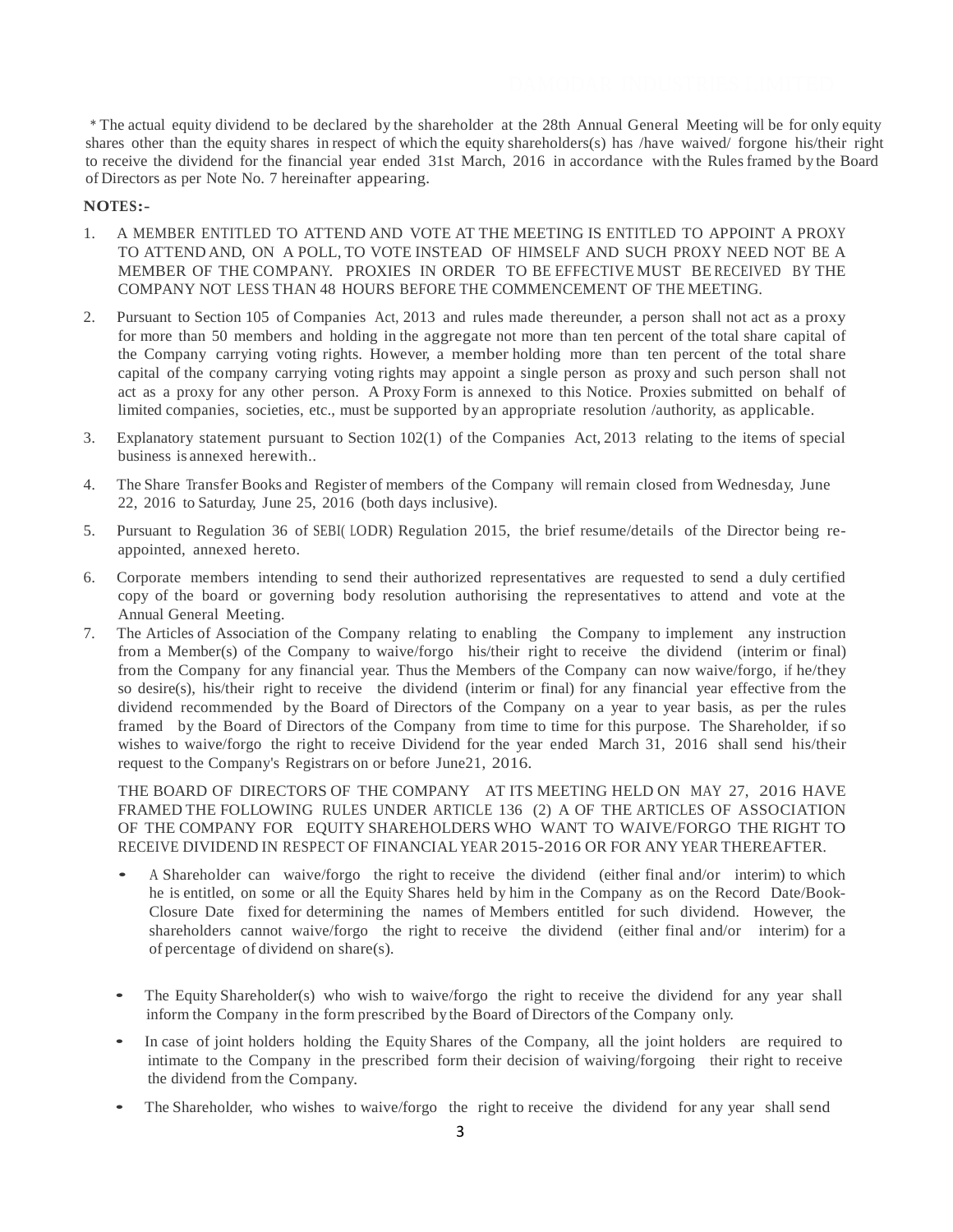his irrevocable instruction waiving/ forgoing dividend so as to reach the Company before the Record Date /Book Closure Date fixed for the payment of such dividend. Under no circumstances, any instruction received for waiver/forgoing of the right to receive the dividend for any year after the Record Date /Book Closure Date fixed for the payment of such dividend for that year shall be given effect to.

- The instruction once given by a Shareholder intimating his waiver/forgoing of the right to receive the dividend for any year for interim, final or both shall be irrevocable and can not be withdrawn for that particular year for such waived/ forgone the right to receive the dividend. But in case, the relevant Shares are sold by the same Shareholder before the Record Date/Book Closure Date fixed for the payment of such dividend, the instruction once exercised by such earlier Shareholder intimating his waiver/forgoing the right to receive dividend will be invalid for the next succeeding Shareholder(s) unless such next succeeding Shareholder(s) intimates separately in the prescribed form, about his waiving/ forgoing of the right to receive the dividend for the particular year.
- The Equity Shareholder who wish to waive/forgo their right to receive the dividend for any year can inform the Company in the prescribed form only after the beginning of the relevant financial year for which the right to receive the dividend is being waived/forgone by him.
- The instruction by a Shareholder to the Company for waiving/ forgoing the right to receive dividend for any year is purely voluntary on the part of the Shareholder. There is a no interference with a Shareholder's Right to receive the dividend, if he does not wish to waive/forgo his right to receive the dividend. No action is required on the part of Shareholder who wishes to receive dividends as usual. Such Shareholder will automatically receive dividend as and when declared.
- The decision of the Board of Directors of the Company or such person(s) as may be authorised by Board of Directors of the Company shall be final and binding on the concerned Shareholders on issues arising out of the interpretation and/or implementation of these Rules.
- These Rules can be amended by the Board of Directors of the Company from time to time as may be required.

The dividend paid on September 12, 2009 in respect of the financial year 2008-09 will be due for transfer to IEPF during the financial year 2016-17. Shareholders who have not yet claimed their dividends are requested to do so immediately.

- 8. A Member desirous of getting any information on the accounts or operations of the Company is requested to forward his/her queries to the Company at least seven working days prior to the meeting, so that the required information can be made available at the meeting.
- 9. Section 72 and rule 19(1) Share Capital and Debentures Rules 2014 of the Companies Act, 2013, provides for Nomination by the Shareholders of the Company in the prescribed Form No. SH-13 for shares held in physical form. Blank forms will be supplied by M/s Link Intime India Pvt. Ltd. on request. Members holding shares in dematerialized form may contact their respective Depository Participants for recording of nomination.
- 10. In compliance with the provisions of Section 108 of the Companies Act, 2013 read with Rule 20 of Companies (Management and Administration) Rules, 2014, the Company is pleased to offer e-Voting facility as an alternative mode of voting which will enable the Members to cast their votes electronically. Necessary arrangements have been made by the Company with Central Depository Services (India) Limited (CDSL) to facilitate e-voting. E-voting is optional and members shall have the option to vote either through e-voting or in person at the general meeting.
- 11. Pursuant to Section 101 of Companies Act, 2013 read with the relevant Rules, the Company is allowed to serve documents like notice, annual reports, etc., in electronic form to its Members. Accordingly, the said documents of the Company for the financial year ended March 31, 2016, will be sent in electronic form to those Members who have registered their e-mail address with their DPs and made available to the Company by the Depositories. However, in case a Member wishes to receive a physical copy of the said documents, the Member is requested to send an e-mail duly quoting his DP ID and Client ID or the Folio number, as the case may be, to damodardadra@gmail.com. Accordingly, the Company shall update its database by incorporating/updating the designated e-mail address in its records. Please note that the said documents will also be uploaded on the website of the company at damodargroup.com and made available for inspection at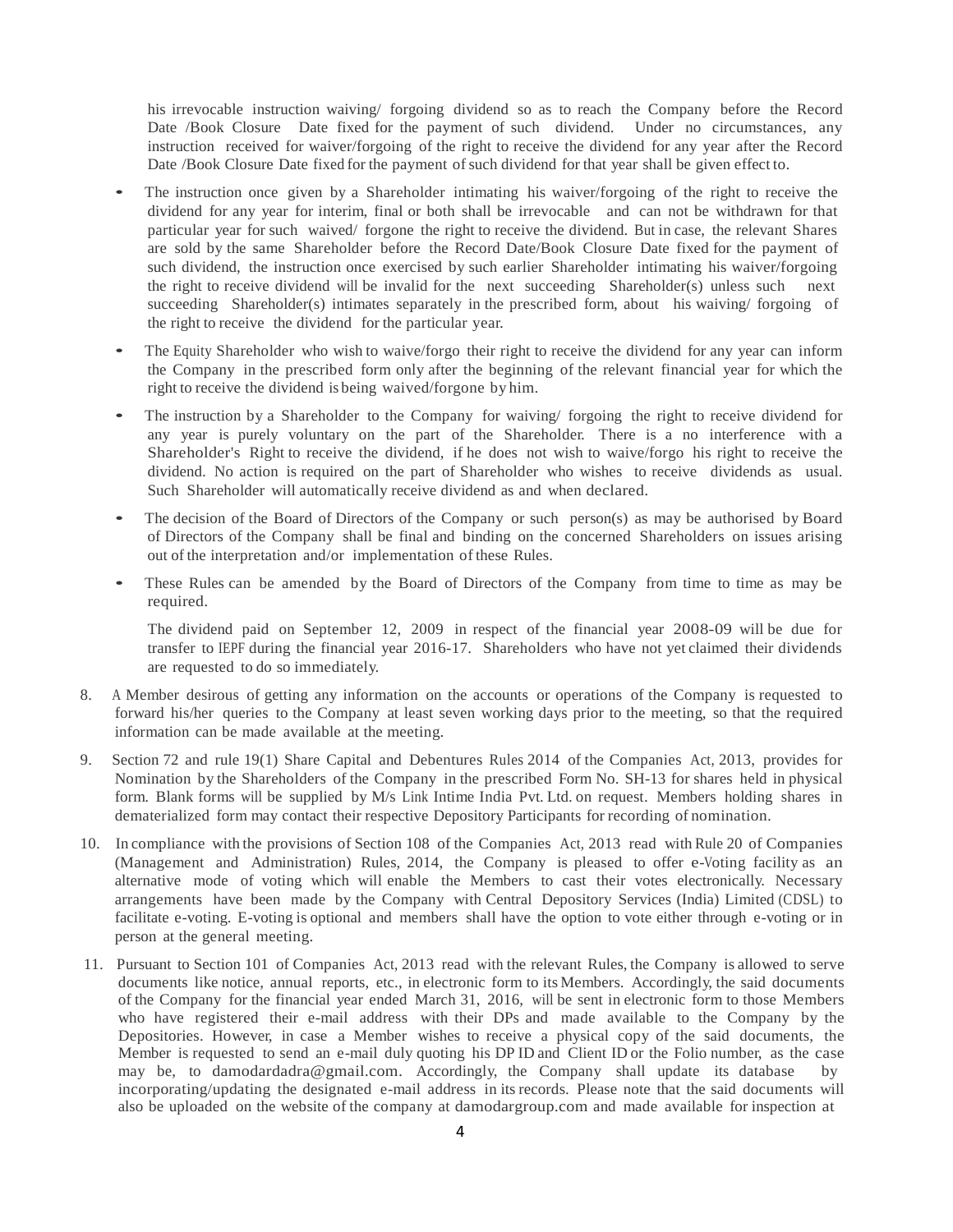the Registered office of the Company during business hours of the Company with prior notice.

- 12. Members may also note that the Notice of the 28th Annual General Meeting and the Annual Report of 2016 will be available on the Company's website www.damodargroup.com. The physical copies of the aforesaid documents will also be available at the Company's registered office for inspection during normal business hours on working days.
- 13. Route Map showing directions to reach to the venue of the 28th AGM is given at the end of this Notice as per the requirement of Secretarial Standards-2 on "General Meeting".
- 14. Members holding shares in physical form are requested to inform M/s Link Intime India Pvt. Ltd. (Company 's Registrar & Transfer Agent), immediately of any change in their address and bank details. Members holding shares in dematerialized form are requested to intimate all changes with respect to their address, bank details, and mandate etc. to their respective Depository Participants. These changes will then be automatically reflected in the Company 's records. This will help the Company to provide efficient and better service to the members.
- 15. The Securities and Exchange Board of India has mandated submission of Permanent Account Number (PAN) by every participant in securities market for transaction of transfer, transmission/transposition and deletion of name of deceased holder. Members holding shares in demat form are, therefore, requested to submit PAN details to the Depository Participants with whom they have demat accounts. Members holding shares in physical form can submit their PAN details to the Registrar & Share Transfer Agents, M/s Link Intime India Pvt. Ltd. Accordingly, for registration of transfer of shares, the transferee(s) as well as transferor(s) shall furnish a copy of their PAN card to M/s Link Intime India Pvt. Ltd.
- 16. Members attending the Annual General Meeting are requested to bring with them the followings (as applicable):
	- a) Members holding shares in dematerialized form, their DP & Client ID Numbers.
	- b) Members holding shares in physical form their folio numbers.
	- c) Copy of the Annual Report & Notice.
	- d) The Attendance slip duly completed as per the specimen signature lodged with the Company.
	- e) Member Companies/Institutions are requested to send a copy of the resolution of their Board/Governing Body, authorizing their representative to attend and vote at the Annual General Meeting
- 17. The Company is pleased to offer e-Voting facility for its Members to enable them to cast their votes electronically. The business as set out in the Notice may be transacted and that :
	- (A) The Company is providing facility for voting by electronic means in compliance with the provisions of Section 108 of the Companies Act, 2013 read with Rule 20 of Companies (Management and Administration) Rules,2014 and the Regulation 44 of the SEBI (Listing Obligations and Disclosure Requirements) Regulations, 2015.
	- (B) The facility for voting, either through electronic voting system or ballot or polling paper shall also be made available at the meeting and members attending the meeting who have not already cast their vote may exercise their vote through ballot paper.
	- (C) The Members who have cast their vote by remote e-voting shall not be entitled to cast their vote again.

The procedure and instructions for members for voting electronically are as under:

- I. The voting period begins at 9.00 A. M. on August 17, 2016 and ends at 5.00 P. M. on August 19, 2016. During this period shareholders' of the Company , holding shares either in physical form or in dematerialized form, as on the cut-off date (record date) of August 13, 2016, may cast their vote electronically. The e-voting module shall be disabled by CDSL for voting thereafter.
- II. Shareholders who have already voted prior to the meeting date would not be entitled to vote at the meeting venue.
- III. The shareholders should log on to the e-voting website www.evotingindia.com.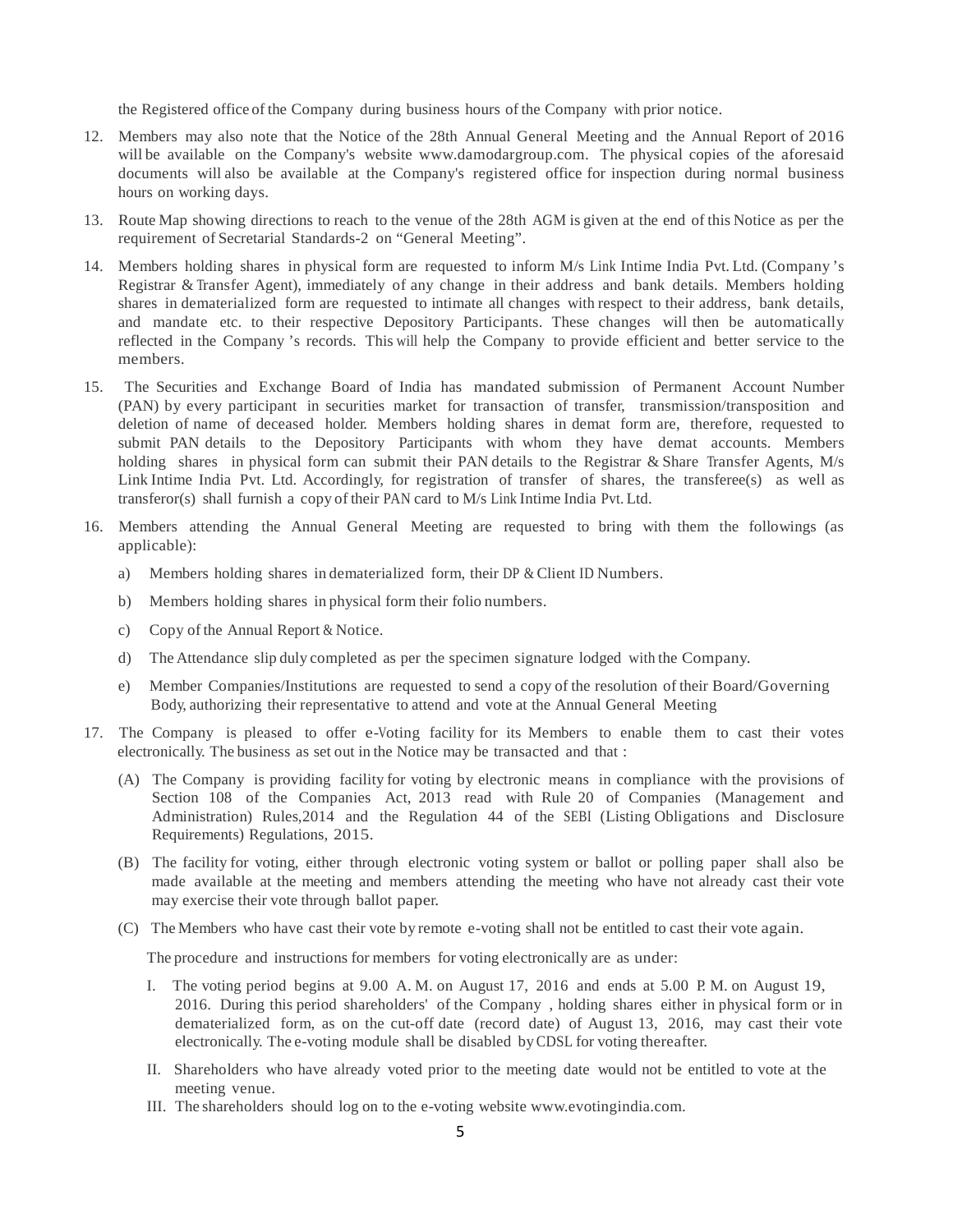- IV. Now click on "Shareholders" to cast your votes
- V. Now, select the "Damodar Industries Limited" from the drop down menu and click on "Submit".
- VI. Now Enter your User ID.
	- (a) For CDSL: 16 digits beneficiary ID,
	- (b) For NSDL: 8 Character DP ID followed by 8 Digits Client ID,
	- (c) Members holding shares in Physical Form should enter Folio Number registered with the Company.
- VII. Next enter the Image Verification as displayed and Click on Login.
- VIII. If you are holding shares in demat form and had logged on to www.evotingindia.com and voted on an earlier voting of any company, then your existing password is to be used.

IX. If you are a first time user follow the steps given below:

|                                                             | For Members holding shares in Demat Form and Physical Form                                                                                                                                                                                                                                                                                                                                                                                                                                                |  |  |  |
|-------------------------------------------------------------|-----------------------------------------------------------------------------------------------------------------------------------------------------------------------------------------------------------------------------------------------------------------------------------------------------------------------------------------------------------------------------------------------------------------------------------------------------------------------------------------------------------|--|--|--|
| <b>PAN</b>                                                  | Enter your 10 digit alpha-numeric PAN issued by Income Tax Department (Applicable<br>for both demat shareholders as well as physical shareholders)                                                                                                                                                                                                                                                                                                                                                        |  |  |  |
|                                                             | • Members who have not updated their PAN with the Company/Depository<br>Participant are requested to use the first two letters of their name and the last 8 digits of<br>the demat account/folio number in the PAN field.<br>• In case the folio number is less than 8 digits enter the applicable number of 0's<br>before the number after the first two characters of the name in CAPITAL letters. Eg. If<br>your name is Ramesh Kumar with folio number 100 then enter RA00000100 in the<br>PAN field. |  |  |  |
| Dividend<br>Bank<br>Details<br>Or Date<br>of Birth<br>(DOB) | Enter the Dividend Bank Details or Date of Birth (in dd/mm/yyyy format) as recorded in<br>your demat account or in the company records in order to login.<br>If both the details are not recorded with the depository or company please enter the<br>member id / folio number in the Dividend Bank details field as mentioned in<br>instructions.                                                                                                                                                         |  |  |  |

- X. After entering these details appropriately, click on "SUBMIT" tab.
- XI. Members holding shares in physical form will then reach directly the Company selection screen. However, members holding shares in demat form will now reach 'Password Creation' menu wherein they are required to mandatorily enter their login password in the new password field. Kindly note that this password is to be also used by the demat holders for voting for resolutions of any other company on which they are eligible to vote, provided that company opts for e-voting through CDSL platform. It is strongly recommended not to share your password with any other person and take utmost care to keep your password confidential.
- XII. For Members holding shares in physical form, the details can be used only for e-voting on the resolutions contained in this Notice.
- XIII. Click on the EVSN for Damodar Industries Limited.
- XIV. On the voting page, you will see "RESOLUTION DESCRIPTION" and against the same the option "YES/NO" for voting. Select the option YES or NO as desired. The option YES implies that you assent to the Resolution and option NO implies that you dissent to the Resolution.
- XV. Click on the "RESOLUTIONS FILE LINK" if you wish to view the entire Resolution details.
- XVI. After selecting the resolution you have decided to vote on, click on "SUBMIT". A confirmation box will be displayed. If you wish to confirm your vote, click on "OK", else to change your vote, click on "CANCEL" and accordingly modify your vote.

XVII. Once you "CONFIRM" your vote on the resolution, you will not be allowed to modify your vote.

XVIII. You can also take out print of the voting done by you by clicking on "Click here to print" option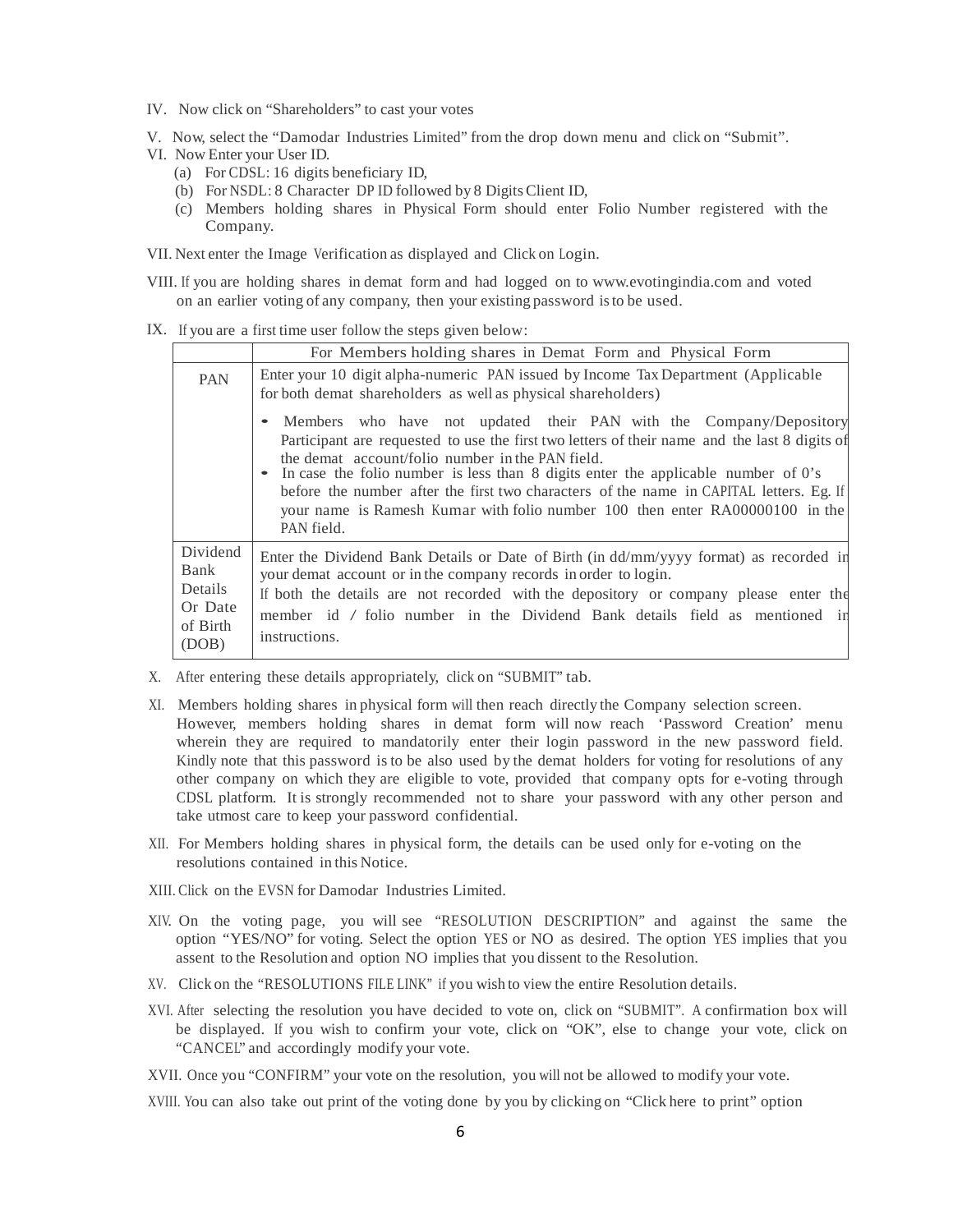on the Voting page.

- XIX. If a demat account holder has forgotten the login password then Enter the User ID and the image verification code and click on Forgot Password & enter the details as prompted by the system.
- XX. Shareholders can also cast their vote using CDSL's mobile app m-Voting available for android based mobiles. The m-Voting app can be downloaded from Google Play Store. iPhone and Windows phone users can download the app from the App Store and the Windows Phone Store respectively on or after 30th June 2016. Please follow the instructions as prompted by the mobile app while voting on your mobile.
- XXI. Non-Individual shareholders and Custodian
	- Non-Individual shareholders (i.e. other than Individuals, HUF, NRI etc.) and Custodian are required to log on to www.evotingindia.com and register themselves as Corporate.
	- A scanned copy of the Registration Form bearing the stamp and sign of the entity should be emailed to helpdesk.evoting@cdslindia.com.
	- After receiving the login details a Compliance User should be created using the admin login and password. The Compliance User would be able to link the account(s) for which they wish to vote on.
	- The list of accounts linked in the login should be emailed to helpdesk.evoting@cdslindia.com and on approval of the accounts they would be able to cast their vote.
	- A scanned copy of the Board Resolution and Power of Attorney (POA) which they have issued in favour of the Custodian, if any, should be uploaded in PDF format in the system for the scrutinizer to verify the same.
- XXII. In case you have any queries or issues regarding e-voting, you may refer the Frequently Asked Questions ("FAQs") and e-voting manual available at www.evotingindia.com under help section or write an e-mail to helpdesk.evoting@cdslindia.com.
- (C) The voting right of Members shall be in proportion to their share of the paid-up equity share capital of the Company as on the cut off date of August 13,2016.
- (D) Mr. Vishal Manseta (Membership No. ACS 25183), Practicing Company Secretary, Mumbai has been appointed as the Scrutinizer to scrutinize the e-voting process in fair and transparent manner.
- (E) The Scrutinizer shall within a period of three (3) working days from the conclusion of the Shareholders meeting, submit his report after consolidation of e-voting and the votes in the shareholders meeting, votes cast in favour or against, if any, to the chairman of the Company.
- (F) The Results shall be declared on or after the AGM of the Company. The Results declared along with the Scrutinizer 's Report shall be placed on the Company's website www.damodargroup.com and on the website of CDSL within 3 (three) days of passing of the resolution at the AGM of the Company and communicated to the exchange i.e. BSE Limited.
- (G) Members who are not casting their vote electronically may cast their vote at the Annual General Meeting.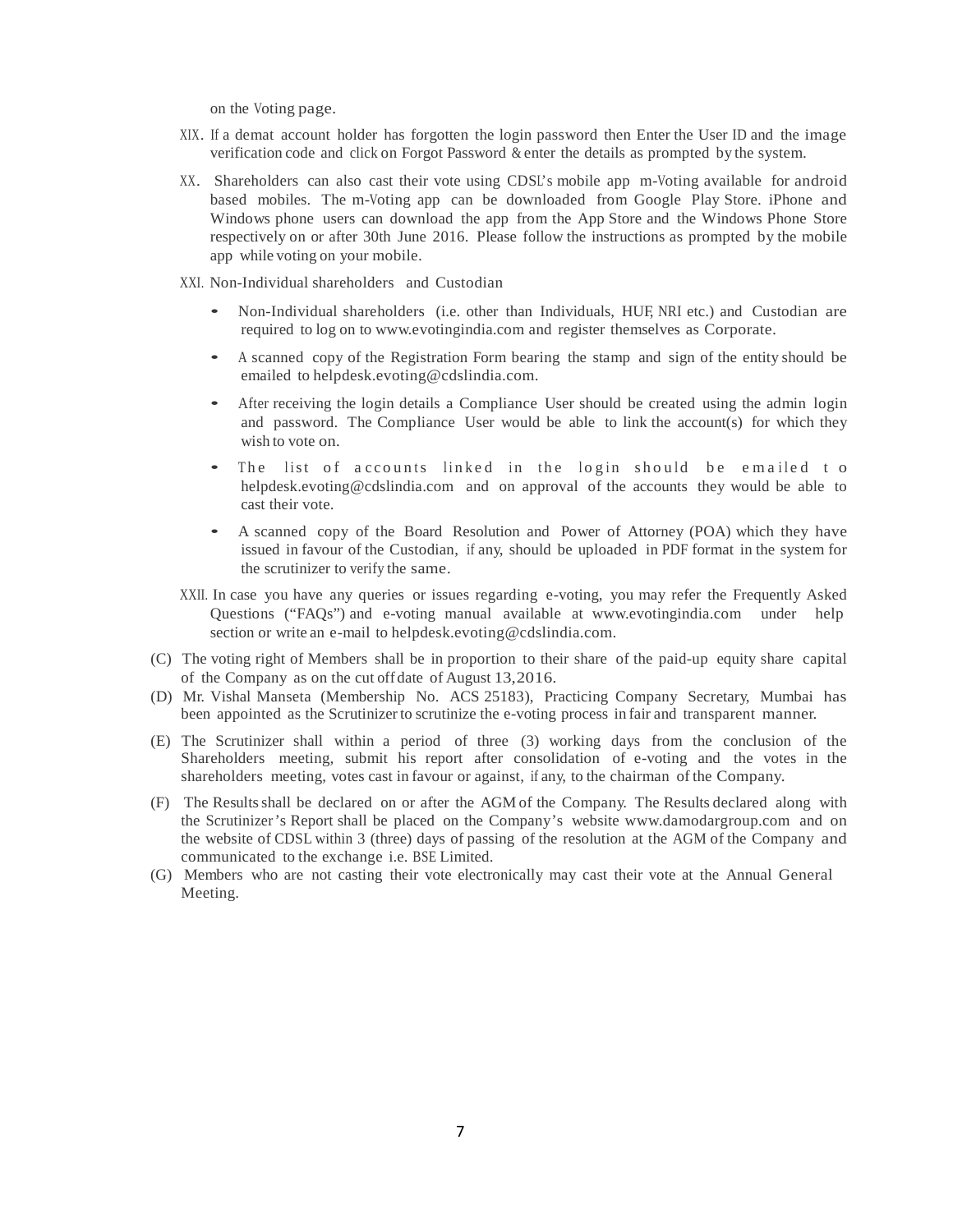## **Statement Pursuant to Section 102 (1) of the Companies Act, 2013**

## **Item 5:**

The Board of Directors of the Company at their meeting held on May 27, 2015 have appointed M/s Dilip M. Bathija as Cost Auditor of the Company for the Financial Year 2015-16 on a remuneration of  $\bar{\bar{\tau}}$  30,000 (Rupees Thirty thousand only) plus service tax. In terms of section 148 of the Companies Act, 2013 and rules made there under the remuneration has to be ratified by the members. It is therefore necessary for the members to pass an ordinary resolution under section 148 and other applicable provisions of the Companies Act, 2013.

None of the Directors and Key Managerial Personnel of the Company or their respective relatives are in any way concerned or interested, financially or otherwise, in theaforesaid resolution.

## **Item 6:**

Section 188 of the Companies Act, 2013 read with rules 15 and 16 of Companies (Meetings of Board and its Powers) Rules, 2014 prescribe certain procedure for approval of related party transactions. The Listing Regulations which has come into operation with effect from December 1, 2015 has also prescribed seeking of shareholders' approval for material related party transactions. The proviso to section 188 also states that nothing in section 188(1) will apply to any transaction entered into by the company in its ordinary course of business and at arm's length basis.

All the proposed transactions put up for approval are in ordinary course of business and at arm's length. Pursuant to the provisions of Regulation 23 of SEBI (Listing Obligations and Disclosure Requirements) Regulations, 2015, the following contracts / arrangements / transactions is material in nature and require the approval of the unrelated shareholders of the Company by a special resolution:

| Sl.<br>No. | <b>Name of Parties</b>                                 | <b>Nature of Transactions Estimated</b> | Amount | <b>Material Terms/Particulars</b><br>of the contract or<br>$(\overline{\mathbf{\mathcal{R}}}$ In Crores) arrangement                                                                                                                                                                                                                                                                   |
|------------|--------------------------------------------------------|-----------------------------------------|--------|----------------------------------------------------------------------------------------------------------------------------------------------------------------------------------------------------------------------------------------------------------------------------------------------------------------------------------------------------------------------------------------|
| 1.         | Suam Overseas Pvt. Ltd.                                | Sale/Purchase                           | 60.00  | Purchase of material<br>by the                                                                                                                                                                                                                                                                                                                                                         |
| 2.         | Shri Damodar Yarn<br>Manufacturing Pvt. Ltd.           | Sale/Purchase                           | 50.00  | Company from and the sale of<br>Company's product(s) to these<br>companies are dependent on<br>the requirement of the<br>Company for its products from<br>time to time and ability of supply<br>of specified material by these<br>companies. However, such<br>transactions would at all times<br>be on arm's lengths basis and in<br>the ordinary course of the<br>Company's business. |
| 3.         | Arunkumar Biyani, Ajay D.<br>Biyani and Anil D. Biyani | Remuneration to Director                | 2.00   | As per Agreement with Directors<br>and approved by shareholders                                                                                                                                                                                                                                                                                                                        |
| 4.         | Arunkumar Biyani, Ajay D.<br>Biyani and Anil D. Biyani | Interest on Loan                        | 0.50   | Interest at rates not more than<br>the rates prevailing in the<br>market for similar loans.                                                                                                                                                                                                                                                                                            |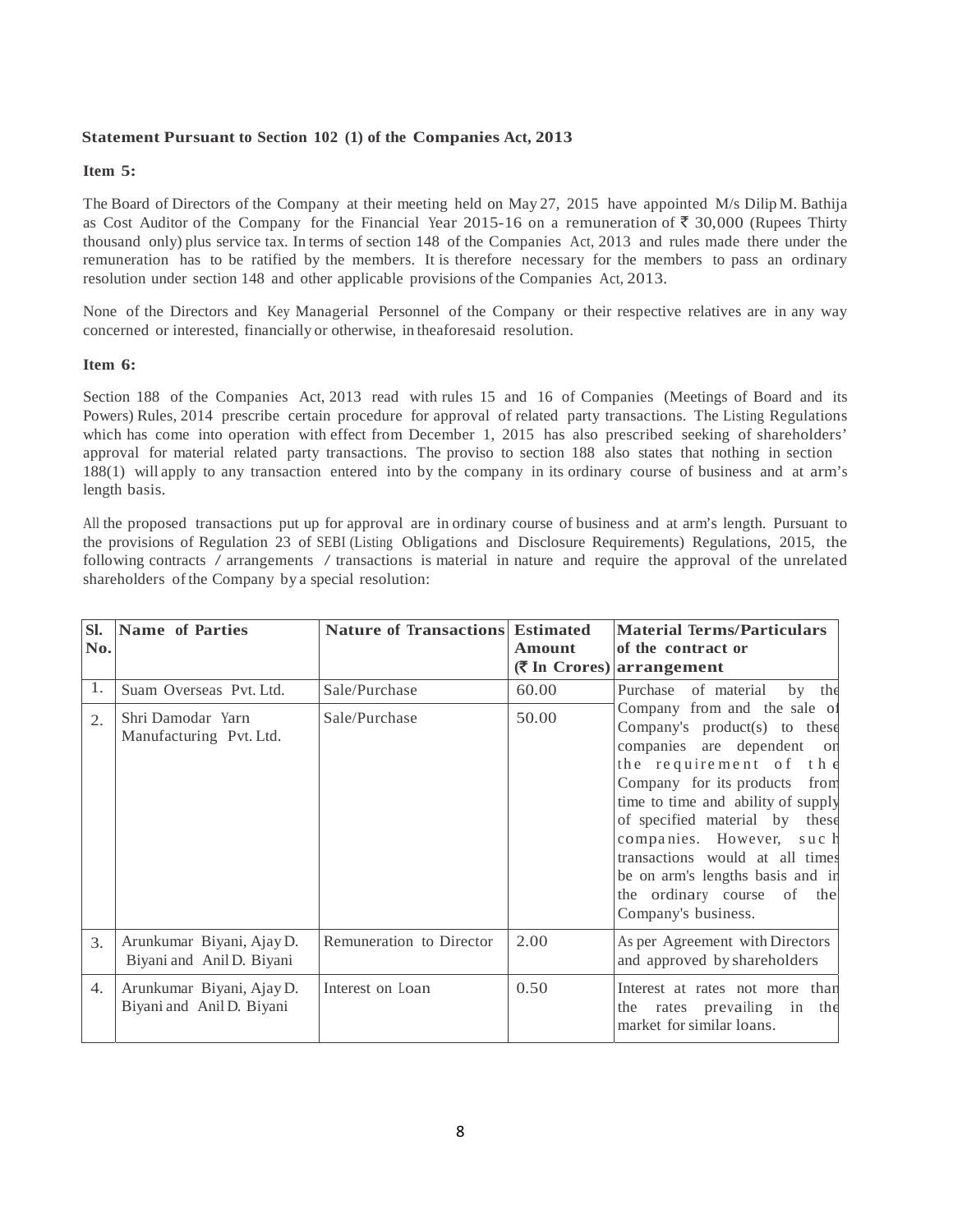| SI.<br>No. | Name of Parties                                                                                                                                                                                                                                                                                                  | <b>Nature of Transactions Estimated</b> | <b>Amount</b> | <b>Material Terms/Particulars</b><br>of the contract or<br>$(\bar{\bar{\mathbf{\mathsf{z}}}}$ In Crores) arrangement                                                |
|------------|------------------------------------------------------------------------------------------------------------------------------------------------------------------------------------------------------------------------------------------------------------------------------------------------------------------|-----------------------------------------|---------------|---------------------------------------------------------------------------------------------------------------------------------------------------------------------|
| 5.         | Aditya Biyani, Payal Biyani, Interest on Fixed Deposits<br>Abhishek Biyani, Radhika<br>Biyani, Aman Biyani, Bhawna<br>Biyani, Manju Biyani, Sanju<br>Biyani, kanta Biyani, Akshay<br>Biyani, Arunkumar Biyani<br>HUF Ajay Biyani HUF,<br>Damodarlal Biyani-HUF,<br>Risha Biyani, Riya Biyani and<br>Kiara Biyani |                                         | 0.20          | As per Unsecured Fixed Deposit<br>Scheme of the Company.                                                                                                            |
| 6.         | Aditya Biyani, Payal Biyani, Remuneration to<br>Radhika Biyani, Aman Biyani Employee.                                                                                                                                                                                                                            |                                         | 0.60          | The Board of Director has<br>appointed                                                                                                                              |
| 7.         | Arunkumar Biyani HUF, Aja Leasing/sublease/rent for<br>Biyani HUF, Aditya Biyani office/Residential flat<br>Shri Damodar<br>Arunkumar<br>Biyani, Ajay D<br>Biyani                                                                                                                                                | Foundation sharing of property.         | 0.15          | The Company has entered into<br>agreements with respective<br>related parties for leasing/<br>subleasing/ office sharing of the<br>property/flat situated at Mumbai |

The other related information as envisaged under Companies (Meetings of Board and its Powers) Rules, 2014 and amendments thereto, and the Company 's Related Party Transaction Policy are furnished hereunder:

| Name of the Related Party                                                                                    | As per table above                                                                                                                                                                                                                                                                                                                                                                                                                                                                                                                                                                                                    |
|--------------------------------------------------------------------------------------------------------------|-----------------------------------------------------------------------------------------------------------------------------------------------------------------------------------------------------------------------------------------------------------------------------------------------------------------------------------------------------------------------------------------------------------------------------------------------------------------------------------------------------------------------------------------------------------------------------------------------------------------------|
| Name of the Director or key managerial personnel who<br>is related, if any                                   | Shri Arunkumar Biyani, Ajay D. Biyani & Anil D. Biyani                                                                                                                                                                                                                                                                                                                                                                                                                                                                                                                                                                |
| Nature of Relationship                                                                                       | Shri Arunkumar Biyani, Ajay D. Biyani & Anil D. Biyani<br>Directors of the Company holds 6.67%, 15% & 20%<br>shares respectively of Suam Overseas Pvt. Ltd.<br>Shri Arvind Damodarlal Biyani, Director of<br>Sh<br>Damodar Yarn Manufacturing Pvt. Ltd. is Brother of the<br>Directors - Shri Arunkumar Biyani, Ajay D. Biyani & Ani<br>D. Biyani.<br>Aditya Biyani, Aman Biyani and Bhawna Biyani, Paya<br>Biyani son and daughter in law of Shri Arun Kuma<br>Biyani. Abhishek and Radhika Biyani is son and<br>daughter in law of Shri Ajay D. Biyani. Smt. Manji<br>Biyani, Kanta Biyani and Sanju Biyani wives o |
|                                                                                                              | Arunkumar Biyani, Ajay D. Biyani and Anil D. Biyan<br>respectively. Akshay Biyani is Son of Anil D. Biyan<br>Risha Biyani and Riya Biyani are Daughter of Amar<br>Biyani and Kiara Biyani is Daughter of Aditya Biyani.                                                                                                                                                                                                                                                                                                                                                                                               |
| Any other information relevant or important for the<br>members to take a decision on the proposed resolution | None                                                                                                                                                                                                                                                                                                                                                                                                                                                                                                                                                                                                                  |

The above contracts / arrangements / transactions were approved by the Audit Committee at its meeting held on May 27, 2016 and recommended by the Board of Directors to the unrelated shareholders of the Company for their approval.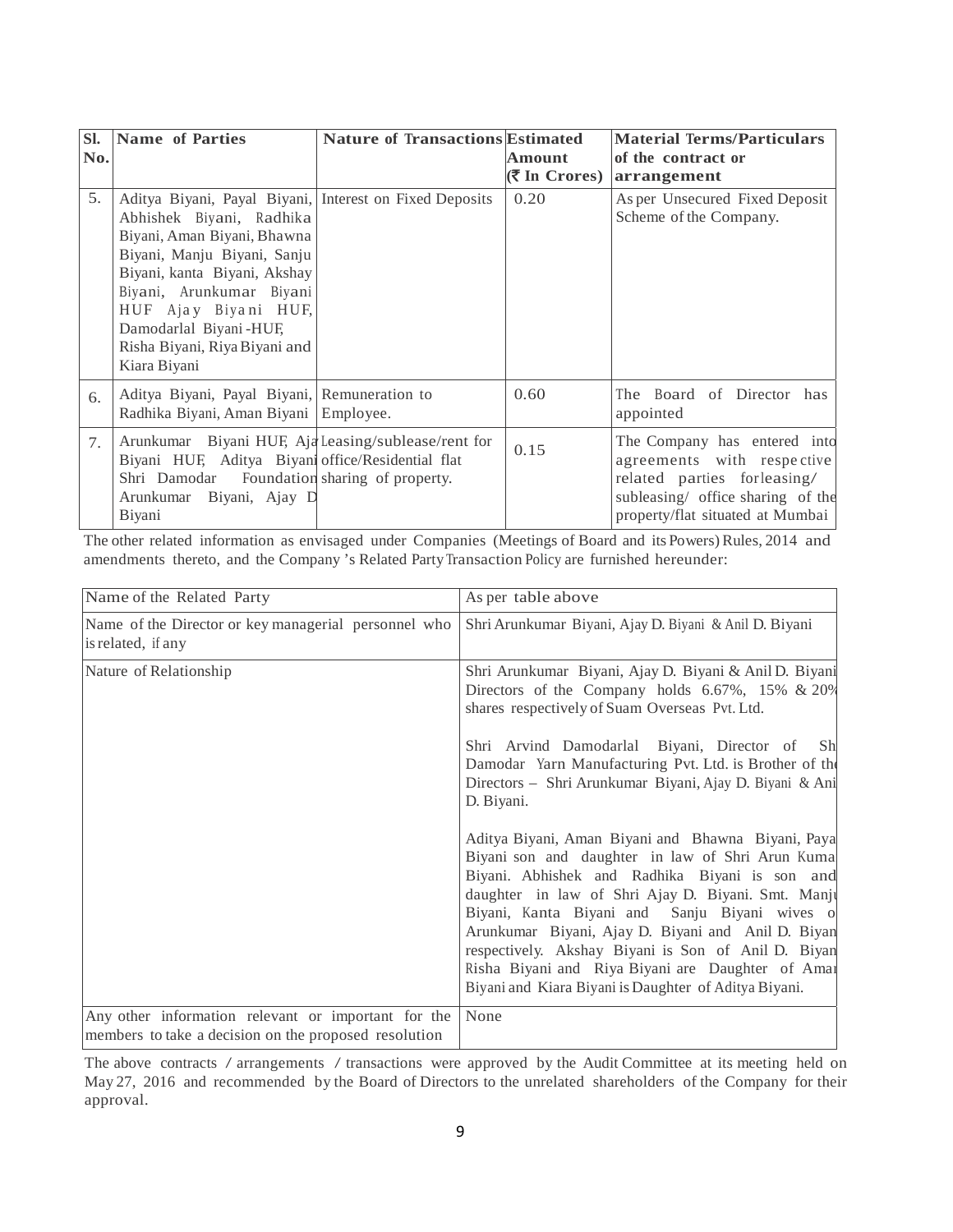Regulation 23 of SEBI (Listing Obligations and Disclosure Requirements) Regulations, 2015, all entities / persons that are directly / indirectly related parties of the Company shall abstain from voting on resolution(s) wherein approval of material Related Party Transactions is sought from the shareholders.

None of the Directors and Key Managerial Personnel of the Company or their respective relatives are in any way concerned or interested, financially or otherwise, in theaforesaid resolution. However, Mr. Arunkumar Biyani, Mr. Ajay D. Biyani and Mr. Anil D. Biyani may be deemed to be concerned in their capacity as employees of DIL. The Board recommends the Special Resolution set out at Item No. 6 of the Notice for approval by the unrelated shareholders.

## **Item 7:**

The company is required to obtained approval of scheme of Acceptance of Unsecured Fixed Deposits, in terms of the provisions of Companies Act, 2013 and read with Companies (Acceptance of Deposit) Rules, 2014 amended from time to time. Therefore, the special resolution as Item 13 to the annexed is recommended for your approval.

The scheme, Terms and conditions and other details of the fresh Schemes for acceptance Unsecured Fixed Deposits Scheme is given hereunder:

The circular or circular in the form of advertisement shall contain the following:

## 1. GENERAL INFORMATION

| (a) Name of the Company | : DAMODAR INDUSTRIES LIMITED                 |
|-------------------------|----------------------------------------------|
|                         | A1/202, Centre point, 243-A, N M Joshi Marg, |
|                         | Lower Parel $(E)$ , Mumbai $-400$ 013        |
|                         | Phone No. 022-66610301                       |
|                         | Fax No. 022-66610308                         |
|                         | Email ID – cs@damodargroup.com               |
|                         | www.damodargroup.com                         |
|                         |                                              |

- (b) Date of incorporation of the company : 11th December, 1987
- (c) The business carried on by the Company & its Subsidiaries with details of branches or units, if any:

The Company is engaged in the business of manufacturing and processing of Cotton yarn and Fancy yarn.

The Company has its Head office at Mumbai and factory at Silvassa.

OFFICE: The Company has office at:-

| Mumbai       | : $A1/202$ , Centre Point, 243-A, N.M. Joshi Marg, Lower Parel (East), Mumbai $-400$ 013   |
|--------------|--------------------------------------------------------------------------------------------|
|              | $\pm$ 5/145-b, Dr. Viegas street, Ground floor, Kalbadevi, Mumbai $-400002$                |
| <b>WORKS</b> | : The Company's manufacturing units are situated at:-                                      |
|              | Dadra (U.T.) : Survey No. $265/10/1$ , 2, 3, Demni Road, Dadra Village, Silvassa – 396 230 |
|              | Daman (U.T.) : Plot No. 165/67/68, Dabhel Ind. Co.- Op. Soc., Dabhel, Nani Daman - 396210  |

The Company has no subsidiaries.

(d) Brief particulars of the managements of the company. The company is managed by the Managing Director and Whole-Time Director 's, subject to the supervision, direction and control of the board of Directors.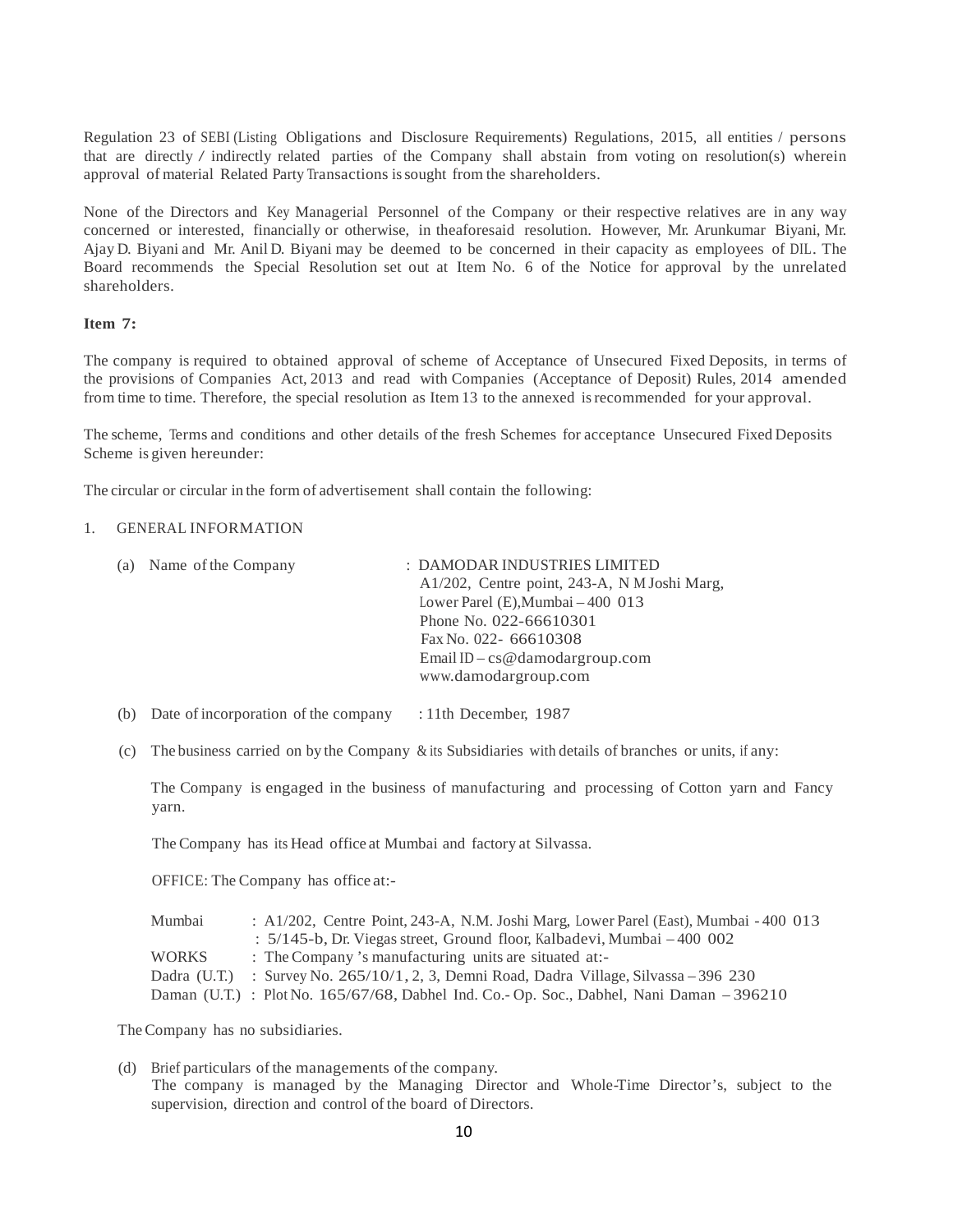e) Name, Occupation and Addresses of the Directors:

|                   | <b>Name of Director</b>                            | <b>Address</b>                                                               | <b>DIN</b> | Occupation                         |
|-------------------|----------------------------------------------------|------------------------------------------------------------------------------|------------|------------------------------------|
| (i)               | Shri Arun Kumar Biyani<br>(Chairman)               | 706, Jeevan Vihar,<br>Manav Mandir Road,<br>Mumbai - 400 006                 | 00016519   | <b>Business</b>                    |
| (ii)              | Shri Ajay D. Biyani<br>(Managing Director)         | 706, Jeevan Vihar,<br>Manav Mandir Road,<br>Mumbai - 400 006                 | 00014896   | <b>Business</b>                    |
| (111)             | Shri Anil D. Biyani<br>(Executive Director)        | 706, Jeevan Vihar,<br>Manav Mandir Road,<br>Mumbai - 400 006                 | 00016554   | <b>Business</b>                    |
| (iv)              | Shri Girdharlal S. Daga<br>(Director)              | 31-A, GITA Pandita<br>Ramabhai Road, Gamdevi,<br>Mumbai - 400 007            | 00115572   | Practicing<br>Chartered Accountant |
| (v)               | Shri Raghavan Srinivas<br>(Director)               | E 203, Vatika Township<br>Dumbhal, Surat - 395010                            | 07090385   | Service                            |
| (v <sub>i</sub> ) | Shri Ashok Kumar Damani<br>(Director)              | 5, Surya Mahal, 1st Floor,<br>Nagindas Master Road,<br>Fort, Mumbai - 400002 | 00069143   | <b>Business</b>                    |
|                   | (vii) Smt. Farida Bomi Jambusarwalla<br>(Director) | 495, Homiyar Villa, Daulat<br>Nagar, Vapi Pardi Valsad,<br>Vapi, Gujarat.    | 07139945   | Consultant                         |

(f) Management's perception of risk factors:

The deposit accepted by the company are unsecured and rank pari passu with other unsecured liabilities of the company.

- (g) The Company has not made any default in
	- i) repayment of Deposits or interest thereon
	- ii) statutory dues;
	- iii) debentures and interest thereon N.A.
	- iv) loan from any bank or financial institution and interest thereon.

## 2. PARTICULARS OF THE DEPOSIT SCHEME

| a. | Date of passing of board resolution                     | May 27,2016                                                                                                                                    |
|----|---------------------------------------------------------|------------------------------------------------------------------------------------------------------------------------------------------------|
| b. | Date of passing of resolution<br>in the general meeting | Resolution has been proposed for the Approval of members in<br>the notice convening 28th Annual General Meeting to be held<br>August 20, 2016. |
|    | Type of deposits                                        | UNSECURED DEPOSITS                                                                                                                             |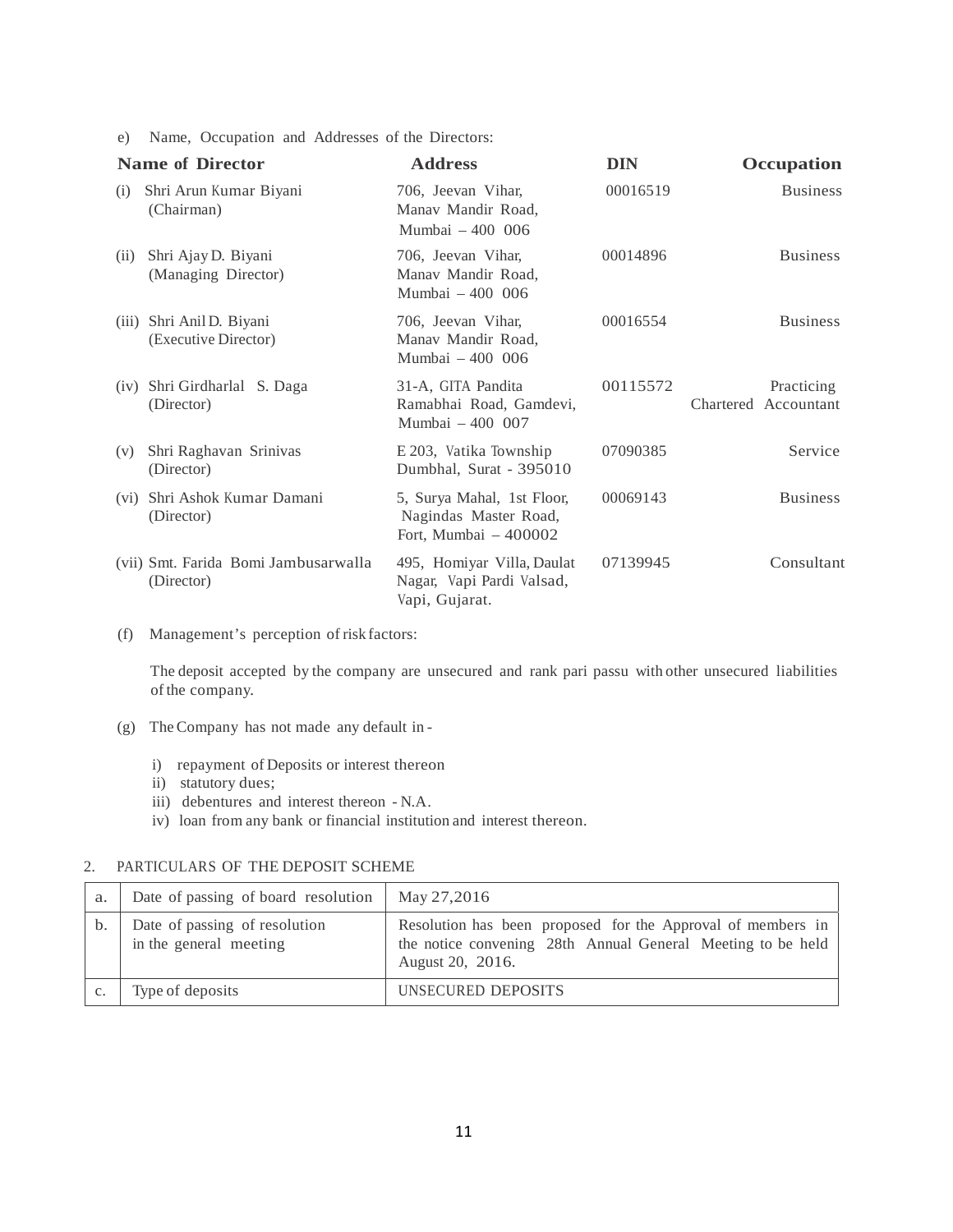d. Amount which the company can raise and the aggregate deposits actually held as on 31st March, 2016.

 $(\overline{\xi}$  in Lacs)

| <b>SI</b><br>No. | <b>Particulars</b>                                                             | Limit up to which<br>deposit can be<br>accepted | Deposit outstanding<br>as on March 31,<br>2016 |
|------------------|--------------------------------------------------------------------------------|-------------------------------------------------|------------------------------------------------|
| 1.               | From Public (25% of the aggregate paid up capital and<br>free reserves)        | 2213.60                                         | 750.70                                         |
| 2.               | From Share Holders<br>(10% of the aggregate paid up capital and free reserves) | 885.44                                          | 0.00                                           |
|                  | Total                                                                          | 3099.04                                         | 750.70                                         |

- The Aggregate of Deposit actually held on the last day of the immediately preceding financial year, i.e. March 31,2016: ₹ 7,50,70,000/-
- The aggregate of Deposits repayable within the next Twelve months as on the last day of the immediately preceding financial year , i.e. March 31, 2017:  $\bar{\xi}$  2,91,00,000/-

## **e. Terms of raising of deposits: Duration, Rate of interest, mode of payment and repayment;**

| Period<br>(Months) | Minimum deposit | Rate of<br>Interest $(p.a.)$ | Rate of Interest (p.a.) Senior Citizen/<br>Employee of the Company |  |
|--------------------|-----------------|------------------------------|--------------------------------------------------------------------|--|
| 12                 | 5,000           | 10%                          | 10.50%                                                             |  |
| 24                 | 5.000           | 10.50%                       | 11%                                                                |  |
| 36                 | 5,000           | 11%                          | 11.50%                                                             |  |

#### SCHEME Quarterly Interest Payable

## f. **TERMS & CONDITION GOVERNING FIXED DEPOSIT SCHEME APPLICATION AND AMOUNT OF DEPOSIT:**

- 1. APPLICATION FOR UNSECURED DEPOSITS will be accepted in the prescribed form, duly completed, should be lodged at the Fixed deposit Department of the company at the Company 's Registered Office at Mumbai or Factory at Silvassa or at the offices of the brokers.
- 2. Deposit should be made by an "A/c Payee: cheque /bank draft payable at Mumbai and drawn in favour of DAMODAR INDUSTRIES LIMITED and payable at Mumbai. OUTSTATION CHEQUE WILL NOT ACCEPTED.
- 3. Deposited will not be accepted in cash and Fixed cannot be placed out of/utilizing any kind of borrowed funds & depositors will have to give a declaration that the deposit is not made out of the borrowed funds from any sources.
- 4. Minimum amount of Unsecured deposit accepted in  $\overline{5}5000$ /- and in Multiples of  $\overline{5}1000$ /- thereafter.
- 5. Unsecured Deposits will be accepted from Resident Individuals (either in single name or in joint names not exceeding three). Deposits from minors will be accepted only through guardians. Deposit will not be accepted from Non- Residents, Foreign Nationals, Unregistered Trust and Partnership Firm. Signature by thumb impression must be attested by a Magistrate or a Notary Public or a Special Executive Magistrate under his official Seal.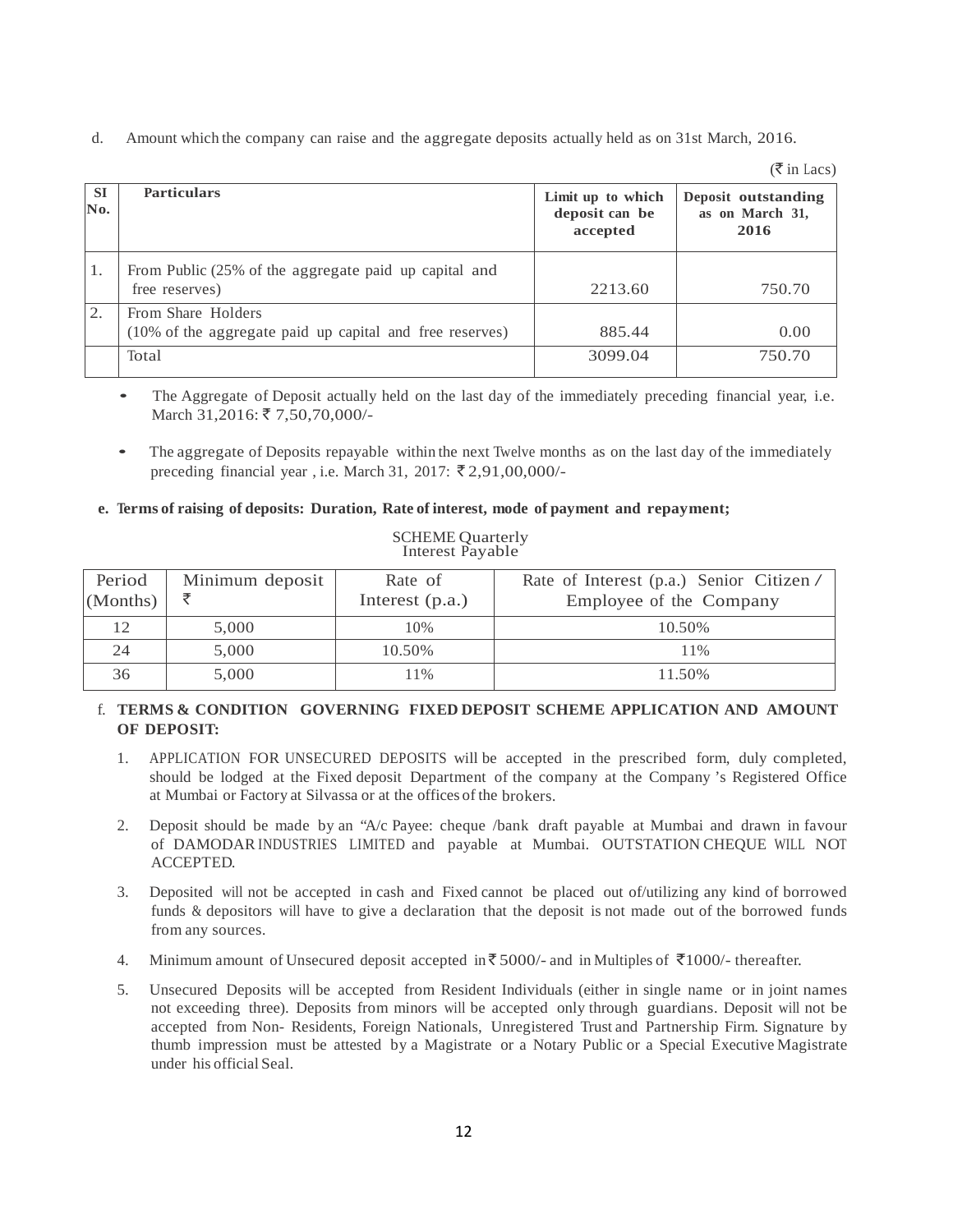## **PERIOD OF DEPOSIT AND INTEREST:**

- 6. Unsecured Deposit shall be for a fixed period of 1, 2 or 3 years. Interest will be due and payable quarterly on 31st March, 30th June, 30th September and 31st December every year and last payment of interest will be on the date of maturity of deposit. Interest will be calculated on the basis of 365 days a year from the date if realization of the cheque/demand draft by the company.
- 7. Interest will cease on the date of maturity of the deposit.
- 8. Payment of interest will be made by ECS/"account payee" cheques drawn on the Company 's Bankers and payable at par at specified branches in India. Interest warrants will be dispatched by ordinary post and shall not be responsible for any loss and delay in transit. Where the due date falls on a Sunday/ Bank Holiday, the payment will be made on the next working day.
- 9. Notification to the company regarding change in address etc. must be lodged at least 45 days before the date on which interest payment falls due.
- 10. Excess Interest paid, if any, under any circumstances, will be recovered from the subsequent payment of interest or the principal amount.

## **INCOME TAX ON INTEREST:**

- 11. If the interest paid at any time exceeds the limits prescribed by the Income Tax Act, 1961, Tax at appropriate rate will be deducted at source from Interest. Under the regulation currently in force, no tax will be deducted if the amount of interest paid and/or credited in a year does not exceed  $\bar{\tau}$  5000/-. In case of a depositor with total income less than the minimum liable to tax during the financial year (i.e. 1st April to 31st March), no tax will be deducted on producing a declaration to the effect in the prescribed Form (in duplicate) duly signed by the depositor at the beginning of each financial year.
- 12. Tax to be deducted will be determined after clubbing all deposits a person have in his/her capacity as the first named depositor.

## **UNSECURED FIXED DEPOSIT RECEIPTS:**

- 13. Unsecured Deposits will be accepted in joint name not exceeding THREE. The First depositor will be regarded as the benefit owner of the Deposit and will be treated as the payee for the purpose of deducting tax U/s 194A of the Income Tax Act, 1961.
- 14. All Correspondence in such deposits will be address to the person whose name appears first on the unsecured deposit receipt. All cheque/warrants for the payment of principal amount will be drawn in favour of the person(s) opted in the application from. Any discharge given by such persons for payment of interest and the principal amount shall be valid and binding on all the joint depositor. No subsequent change in the order of names of depositor/s or replacement of the joint depositors/ will be accepted.
- 15. In case of instruction on any matters (except re-payment as opted in the application for overleaf), relating to this fixed deposit are to be given, application in that behalf should be signed by all the joint holders and not by any one of them. The Company shall not act upon instruction of any one of them and they shall not be binding to the company.
- 16. Deposit Receipt will be forwarded by Registered Post at the address of the first applicant given in the Applicant Form.
- 17. In case deposits made in joint names, all correspondence/payment of interest and refund will be in favour of the first named depositor only.
- 18. In the event of loss, destruction or mutilation of the Fixed Deposit Receipt, the Company may, at its sole discretion, issue a duplicate receipt, subject to compliance with such terms and conditions, including indemnity from the depositor(s) as the Company may require. All expenses in this connection will be borne by the depositor(s).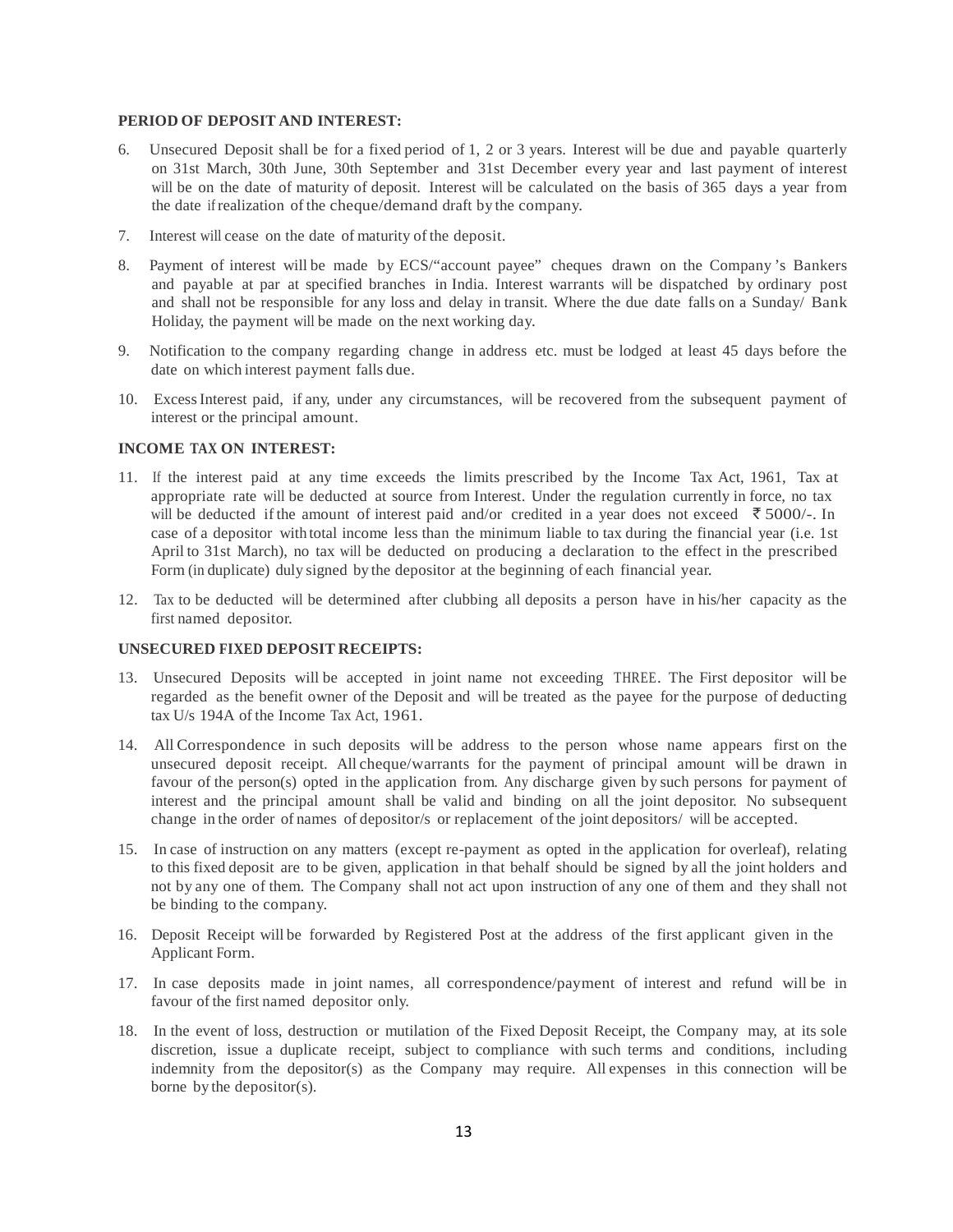- 19. Deposit receipts are neither negotiable nor transferable. However, the Company may, at its sole discretion permit the addition of one name of the Deposit Receipt under certain circumstances and subject to such terms and conditions as it may deem fit.
- 20. The Company will take approximately Twenty one days to issue Deposit Receipts.

## **RENEWAL / REPAYMENT OF DEPOSITS:**

- 21. The deposit receipt duly discharged on a revenue stamp should be sent to the Company at its Registered Office at Bombay at 30 days before the date of maturity, to enable the Company to renew/refund the deposit on the due date. No renewals will be done after expiry of a period of 3 months from the date of maturity. Deposits may be renewed on the basis of fresh application but solely at the discretion of the Company.
- 22. NO PART RENEWAL/REFUND will be permitted. No change in the order of depositors will be allowed.
- 23. Fixed deposits will be repaid only on maturity. However, the Company may, at its sole discretion, permit premature refund. In such cases, the rate of interest payable on such deposits will be reduced by such percentage as prescribed under the Companies (Acceptance of Deposits) Rules, 2014. Excess interest paid, if any, will be recovered from the principal amount at the time of repayment. It is clarified that no interest will be paid on premature withdrawal of deposits before a period of six months.
- 24. Repayment of fixed deposits will be made by account payee cheques drawn on Company 's bankers and payable at per at all its branches in India. Refund cheques will be dispatched by ordinary post. However, cheques of  $\bar{\tau}$  10,000/- and above will be sent by Registered Post. Where the due date for the payment falls on Sunday / Holiday, the payment will be made on the next working day.
- 25. In event of death of the first depositor, the repayment of deposit and payment of interest will be made to the person first in order of the heirs and/or legal representatives of the deceased.
- 26. In the event of death of sole depositor, the fixed deposit amount together with interest due thereon, will be paid to the nominee, if any, stated in the application, on proof of identity or to the legal representative(s) of the deceased on production of proper legal representation such as Probate of the Will, Succession Certificate or Letters of Administration granted by a Court of Competent Jurisdiction.

#### **NOMINATION:**

- 27. Nomination facility may be availed only by individuals applying singly Minors may also be nominated. However the applicant should appoint a guardian other than himself. In the event of death of the deposit holder, the Company will deal with the guardian, till the minor attains majority. The nominee must be a Resident Indian Only. An NRI cannot be nominated. If the nominee pre-deceases the deposit holder, he applicant can, on production of death certificate, substitute the name of the nominee and guardian.
- 28. The company will not recognize any lien on or assignment of Unsecured Fixed Deposit and/or interest thereon.
- 29. The Company reserves the right, subject to the provision of the companies (Acceptance of Fixed Deposits) Rules, 2014 as amended from time to time.
	- (a) To accepted deposited only for such period as it may decided from time to time.
	- (b) To reject any application for a fresh deposit or for renewal without assigning any reason.
	- (c) To repay deposits prematurely before the due date.
- 30. Deposit will be subject to the Companies (Acceptance of Deposit) Rules, 2014 as amended from time to time and any other regulation prescribed by the Central Government, the Reserve Bank of India, or any other statutory authority.
- 31. In case Deposit is made under Power of Attorney, the relevant Power of Attorney must be lodged with the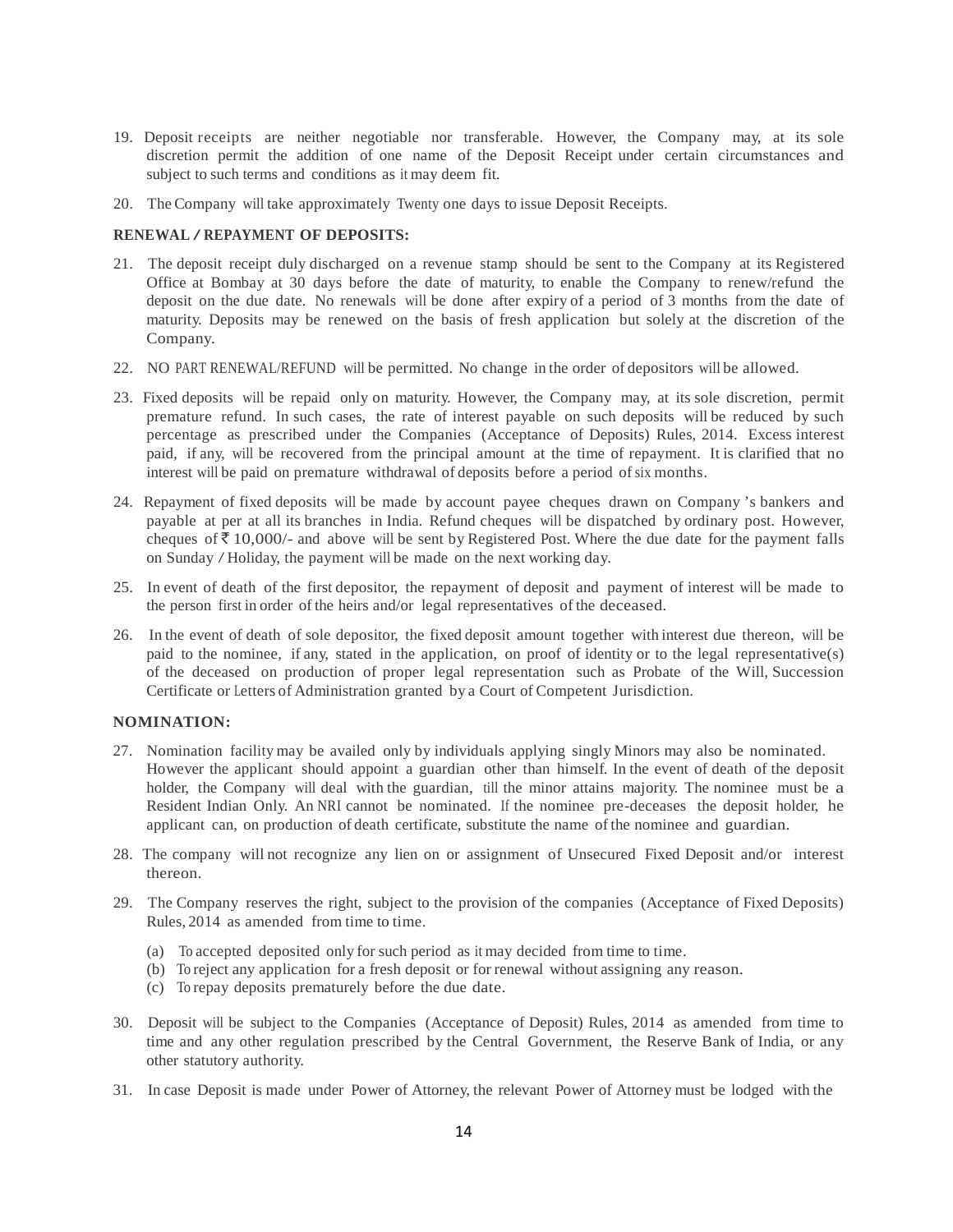company at the time of Application.

In case of loss refund/interest cheque, duplicate will be issued only after 4 months on production of an indemnity bond duly signed by all depositors. All expenses in this connection will be borne by the depositor(s).

- 32. The Company reserves the right to commence/discontinue at any time acceptance of deposits and to alter or amend any of the terms and conditions mentioned hereinabove without assigning any reasons.
- 33. All complaints/ grievances may be sent to Stakeholder Relation Committee.
- 34. Unsecured Fixed Deposits accepted are subjected to Mumbai Jurisdiction.

## g. **PROPOSED SCHEDULE**

This Scheme is applicable on the date on which the members of the company will approve the same. The circular issued under this scheme is valid until expiry of the six months from the date of closure of Financial Year in which it is issued or utile the date on which the financial statement is laid before the company in Annual General Meeting or, where the annual general meeting for any year has not been held, the latest day on which that meeting should have been held in accordance with the provision of the Act, whichever is earlier.

#### h. **OBJECT OF RAISING THE DEPOSIT:**

To meet financial requirement for the running the business of the company.

## i. **CREDIT RATING OBTAINED:**

Name of the Credit Rating Agencies Rating obtained: CREDIT ANALYSIS & RESEARCH LTD. Rating : BBB - (FD) Meaning of the rating obtained: Instruments with this rating are considered to have moderate degree of safety regarding timely servicing of financial obligations. Such instruments carry moderate credit risk. Date on which rating was obtained: 01/07/2015

#### j. **EXTENT OF DEPOSIT INSURANCE:**

The Company will obtain cover for the unsecured deposit and interest due thereon. The deposit insurance contract shall provide in case the company defaults repayment of Principal amount and interest thereon, the depositor shall be entitled to the repayment Principal amount and interest thereon, in case of any deposit and interest not exceeding rupees Twenty Thousand, the deposit insurance contract provides for payment of the full amount of deposit and interest and in the case of any deposit and interest thereon in excess of rupees Twenty Thousand, the deposit insurance covers for payment of upto Rupees Twenty Thousand for each depositor.

The same terms and conditions including rate of interest are also applicable to Promoter Directors and key Managerial personnel.

None of the Directors and Key Managerial Personnel of the Company or their respective relatives are in any way concerned or interested, financially or otherwise, in the aforesaid resolution.

> By Order of the Board For **Damodar Industries Limited**

> > Sd/- **Subodh Kumar Soni Company Secretary**

Place: Mumbai Dated: May 27, 2016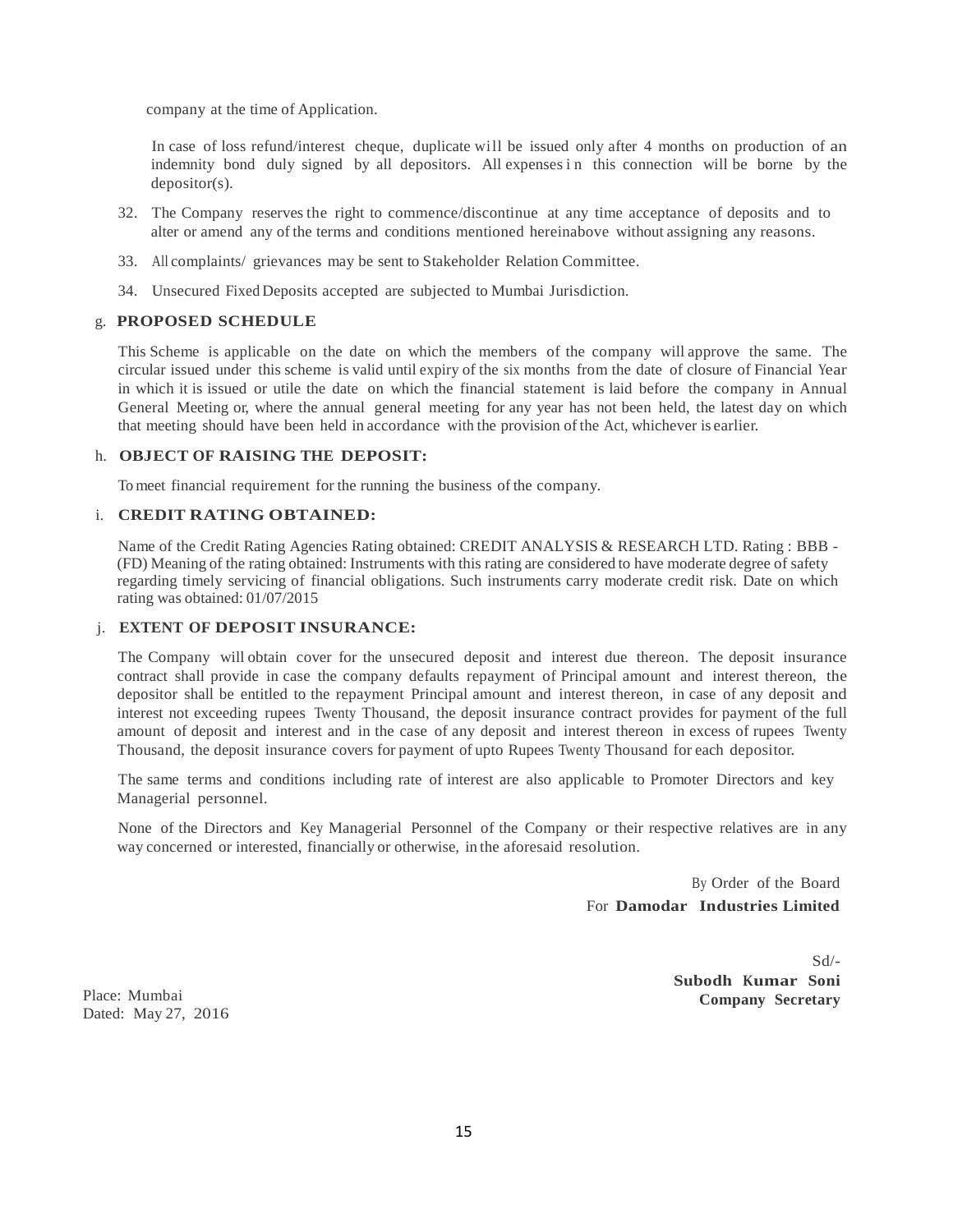# **DETAILS OF DIRECTORS SEEKING APPOINTMENT/ RE-APPOINTMENT AT THE 28th ANNUAL GENERAL MEETING**

| Name of the Director                    | Mr. Arunkumar Biyani                                    |
|-----------------------------------------|---------------------------------------------------------|
| Date of Birth                           | 20.01.1956                                              |
| Nationality                             | Indian                                                  |
| Date of appointment on Board            | 09.02.1992                                              |
| Qualification                           | B.Com.                                                  |
| Expertise in specific functional areas  | Financial Management & Project Advisory & Financing and |
|                                         | working Capital Arrangements                            |
| Directorships held other companies      | Panna Yarn Pvt. Ltd.                                    |
| Member of Committees of the Board       | • Audit Committee                                       |
|                                         | • Stake holders Relationship Committee                  |
|                                         | • Risk Management Committee                             |
|                                         | • CSR Committee                                         |
| Member of committees in other Companies | Nil                                                     |
| Shares held in the company              | 1325000                                                 |

(Pursuant to Regulations 17 of the SEBI (LODR)Regulations, 2015)

# Route map for the venue of the 28th Annual General Meeting